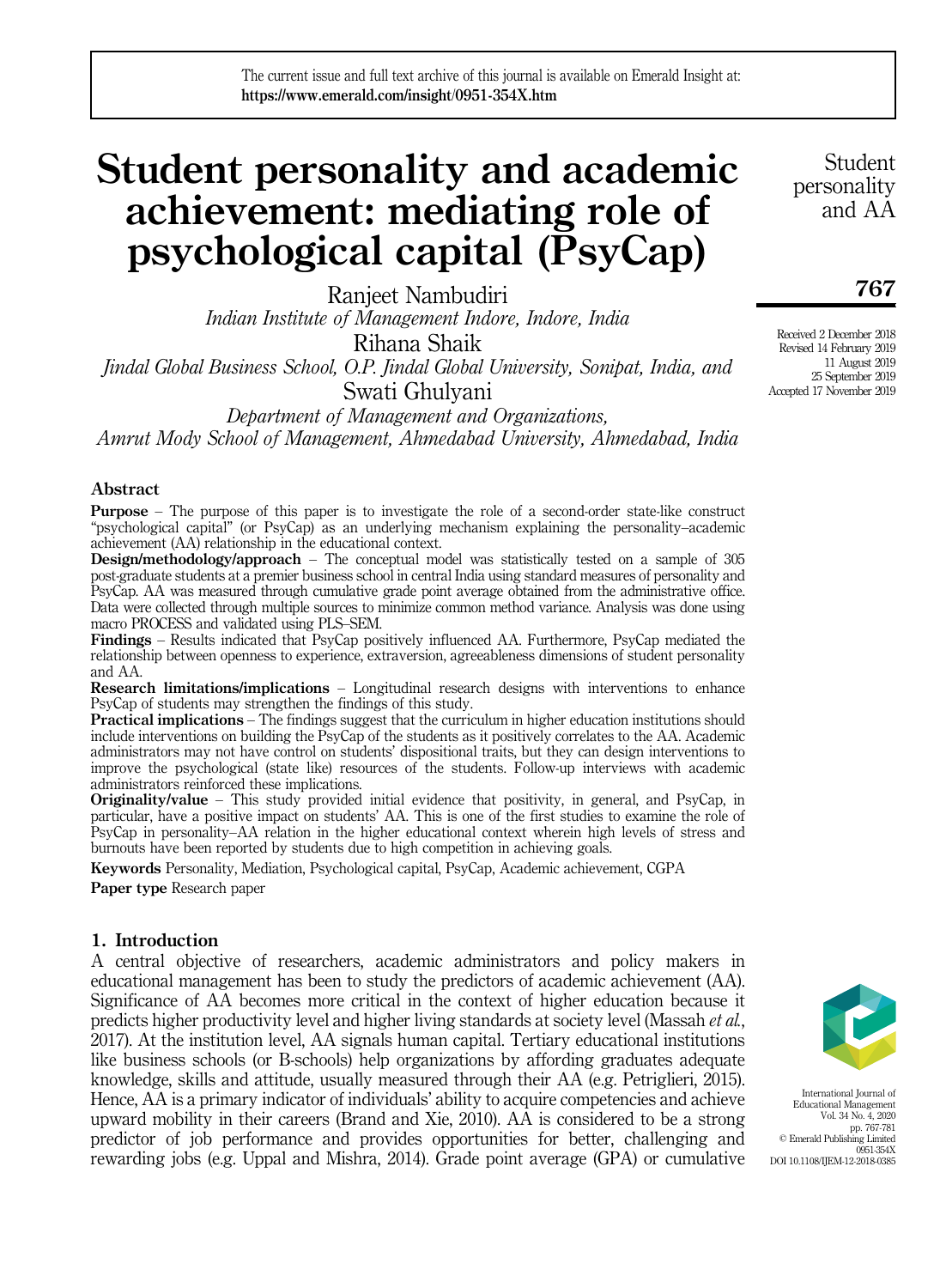grade point average (CGPA) is the key criterion to gauge AA in graduate or post-graduate studies and is predictive of occupational status (e.g. Garger *et al.*, 2010).

One of the most important concerns in educational psychology is discovering how student's AA can be improved (Quaye and Harper, 2014). Individual differences variables have a significant influence on college students' scholastic performance (Stupnisky *et al.*, 2007). Personality traits are stable individual difference characteristics explaining an individual's disposition to particular patterns of behavior, cognitions and emotions (Bidjerano and Dai, 2007).

Personality is a non-intellectual construct and a significant correlate of tertiary-level AA (Richardson *et al.*, 2012). However, personality (being a dispositional variable) is a stable construct, and academic administrators may not have control over the traits of incoming students. Hence, it seems necessary to identify factors affecting AA which are amenable to change and consequently, provide directions in designing interventions and support services for students (McKenzie and Schweitzer, 2001; Roberts and Wood, 2006). The positive nature and strengths imbibed through such interventions would prepare the students for challenging, dynamic, competitive and uncertain job markets.

Extant literature delineates a consistent relationship between conscientiousness and AA. However, findings concerning the relationship between the remaining four personality dimensions and AA are divergent (e.g. Duff *et al.*, 2004; O'Connor and Paunonen, 2007; Poropat, 2009). This indicates the need to identify the underlying mechanism(s) affecting the relationship between personality traits and AA. Personality traits do not impact performance directly, but through proximal state-like constructs that are more closely related to behavior (Roberts and Wood, 2006). Hence, there is a need to identify the underlying mechanism(s) affecting the relationship between personality traits and AA, thus enabling a better understanding of the association.

Based on the theoretical foundations of positive organizational behavior, this study employs students' Psychological Capital (PsyCap), a second-order core construct comprising four positive psychological resources of hope, efficacy, resilience and optimism (or hero), as a mediator in the personality–AA relationship. At the individual level, PsyCap is a positive psychological resource which stimulates growth and performance (Luthans *et al.*, 2005). Positive psychological capacities are state like and thus open to development and change, unlike stable dispositional traits. This study argues that along with imparting technical education, academic administrators should also include interventions aimed at building positive psychological resources of the students in the higher education curriculum.

The study aims at answering the following research questions:

- *RQ1.* Do higher levels of PsyCap predict higher AA?
- *RQ2.* Does PsyCap mediate the relationship between the Big Five personality traits and AA?

To understand the interaction between dispositional personality traits, PsyCap and AA, the paper explores the case of a premier educational institution in India. India has the third largest education system in the world, next to China and the USA and is one of the most diverse countries in the world (World Bank, 2012). Specifically, Indian higher education system has expanded rapidly by adding nearly 20,000 colleges and 8m students in a decade from 2000–2001 to 2010–2011 (Ministry of Human Resource Development, 2018). However, psychological concerns in students are on the rise (Doble and Supriya, 2011), especially behavioral issues and suicides. In all, 12 percent of Indian students suffer from psychiatric disorders. Every hour, a student commits suicide in India (*Economic Times*, 2018; *Times of India*, 2018) owing to low AA, performance stress and inability to face failures. This situation demands improvement in the positive psychological strengths of the student community.

768

IJEM 34,4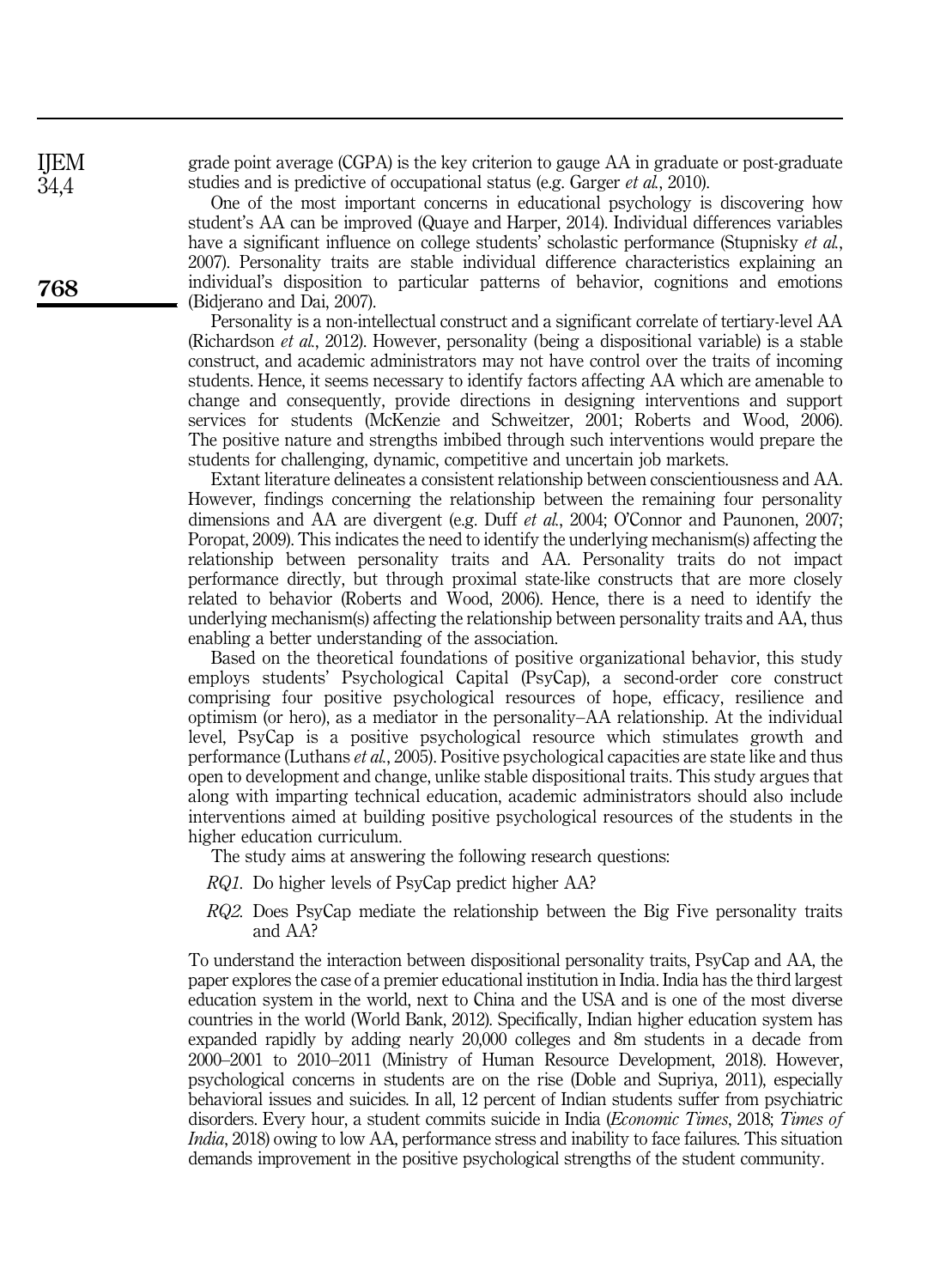The present study contributes to the research in educational psychology and educational management by identifying and emphasizing the mediating role of PsyCap in the relationship between personality and AA. These results have direct implications for academic administrators who are responsible for designing the curriculum and suggest to incorporate interventions aimed at enhancing the psychological strengths of the students.

# 2. Theoretical background and hypotheses development

# *2.1 Personality and academic achievement*

Carver and Connor-Smith (2010, p. 680) define personality as "the dynamic organization within the person of the psychological and physical systems that underlie that person's pattern of actions, thoughts, and feelings." While such individual differences could be found on any imaginable dimension, the five-factor model (openness to experience, conscientiousness, extraversion, agreeableness and neuroticism) of personality has been widely adopted as a consensual framework (e.g. McCrae and Costa, 1999). Individuals scoring high on openness to experience are creative, flexible, curious and unconventional (McCrae, 1996). Conscientious individuals are achievement oriented, dependable, orderly and deliberate (e.g. Bidjerano and Dai, 2007). Extraverts are sociable, dominant and positive (Chamorro-Premuzic and Furnham, 2003). Agreeable individuals are kind, gentle, warm and trustworthy. Neuroticism is the tendency to show poor emotional adjustment in the form of stress, anxiety and depression (McCrae and Costa, 1999).

The Big Five personality traits are an important source of performance (Conard, 2006). These explain a moderate percentage of the variance in AA (e.g. Rindermann and Neubauer, 2001). Studies have identified consistent positive correlations between AA and conscientiousness and negative correlations between neuroticism and AA (e.g. Poropat, 2009). However, the relationship of openness to experience, extraversion and agreeableness with AA is inconclusive (e.g. Duff *et al.*, 2004; O'Connor and Paunonen, 2007).

Hence, the following hypotheses are proposed:

*H1a.* Openness to experience is positively correlated with AA.

*H1b.* Conscientiousness is positively correlated with AA.

*H1c.* Extraversion is positively correlated with AA.

*H1d.* Agreeableness is positively correlated with AA.

*H1e.* Neuroticism is negatively correlated with AA.

#### *2.2 Personality and PsyCap*

PsyCap is an "individual's positive psychological state of development, characterized by the four psychological resources- self-efficacy, hope, optimism, and resilience" (Luthans, Youssef and Avolio, 2007; Luthans, Avolio, Avey and Norman, 2007, p. 3). Dispositional personality traits have been extensively studied regarding their linkages with the individual positive psychological constructs of self-efficacy, hope, optimism and resilience. Nonetheless, studies examining the relationship between personality traits and the higher-order core-construct of PsyCap are scant (Luthans and Youssef-Morgan, 2017).

*2.2.1 Personality and self-efficacy*. Self-efficacy is "people's judgments of their capabilities to organize and execute courses of action required to attain designated types of performances" (Bandura, 1986, p. 391). Self-efficacy is related to central personality traits and these traits significantly affect individuals' self-efficacy for performance motivation (Bandura, 1986) and work-related performance (Multon *et al.*, 1991).

*2.2.2 Personality and hope*. Hope is "a positive motivational state that is based on an interactively derived sense of successful: (1) agency (goal-directed energy) and (2) pathways

Student personality and AA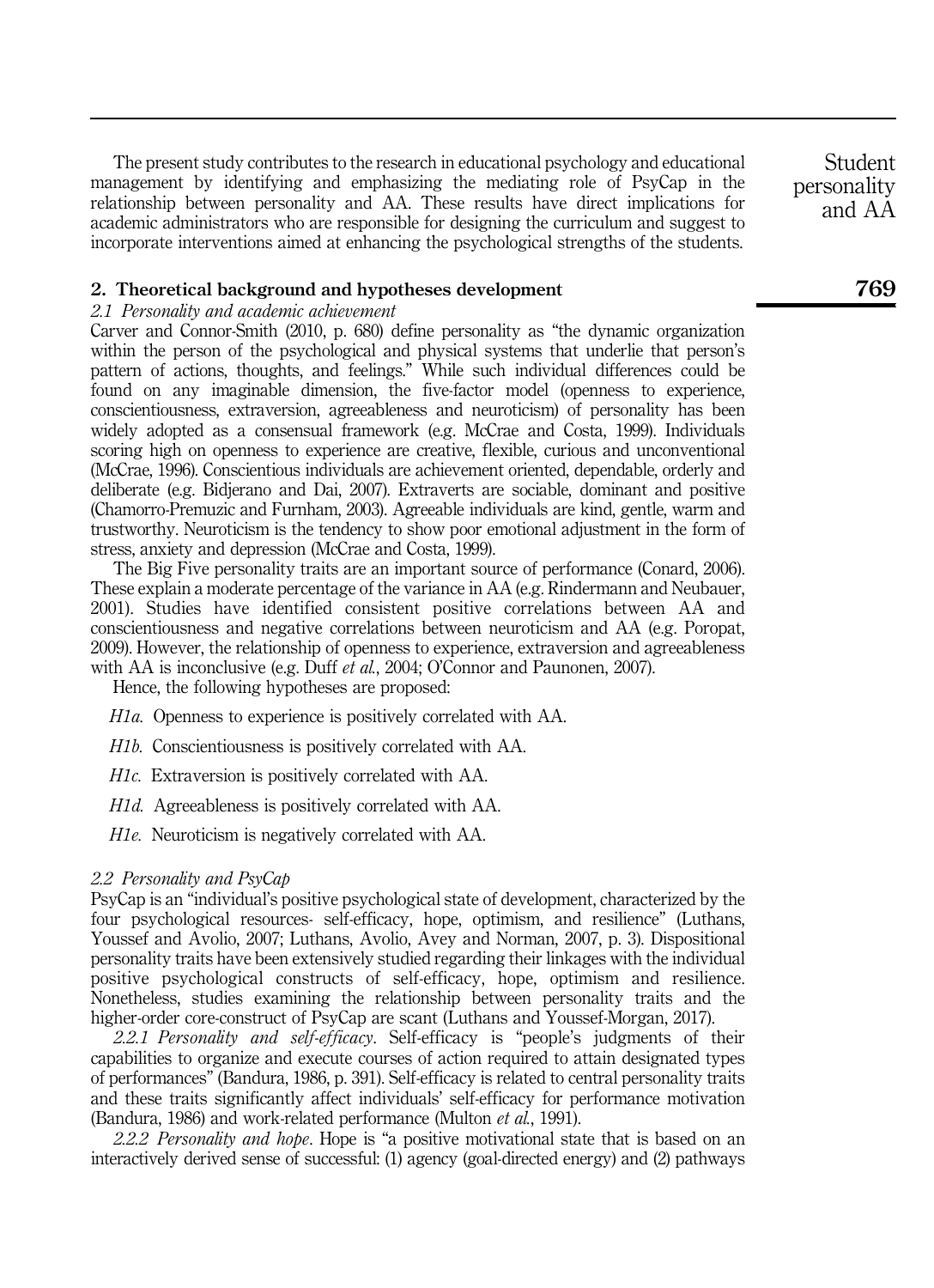(planning to meet goals)" (Snyder *et al.*, 1991, p. 287). Research indicates a significant positive correlation between hope and personality dimensions of agreeableness, extraversion and conscientiousness (Snyder, 2002); and negative correlation with neuroticism (e.g. Masten and Reed, 2002).

*2.2.3 Personality and optimism*. Optimism is "a mood or attitude associated with an interpretation of the social or material – on which the evaluator regards as socially desirable to his [or her] advantage, or for his [or her] pleasure" (Tiger, 1979, p. 18; cf. Luthans *et al.*, 2005). Thus, optimism is an individual's expectancy of positive outcomes. Research demonstrates that optimism is positively related to openness to experience, extraversion, agreeableness, conscientiousness and negatively related to neuroticism (Sharpe *et al.*, 2011).

*2.2.4 Personality and resilience*. Resilience refers to "a class of phenomena characterized by patterns of positive adaptation in the context of significant adversity or risk" (Masten and Reed, 2002, p. 75). It enables individuals to bounce back quickly and effectively from adverse, challenging or threatening circumstances (Howard and Johnson, 2000). Emotional stability (as opposed to neuroticism), extraversion, openness to experience, conscientiousness and agreeableness (e.g. Martin, 2002) are found to be positively associated with resilience.

#### *2.3 PsyCap as a second-order core construct*

Psychological resources interact synergistically to produce differential manifestations over time and space (Hobfoll, 2002). Prior research indicates that the four factors, i.e., hope, efficacy, resilience and optimism represent a core second-order positive resource called PsyCap (e.g. Luthans *et al.*, 2010). They opine that combined motivational effects of these constructs will be broader and more impactful than any of the constructs individually. PsyCap as a higher-order core construct may empirically predict performance better than any of the individual facets (e.g. Luthans, Youssef and Avolio, 2007; Luthans, Avolio, Avey and Norman, 2007).

From the above theoretical arguments, the following is hypothesized:

*H2a.* Openness to experience is positively correlated with PsyCap.

*H2b.* Conscientiousness is positively correlated with PsyCap.

*H2c.* Extraversion is positively correlated with PsyCap.

*H2d.* Agreeableness is positively correlated with PsyCap.

*H2e.* Neuroticism is negatively correlated with PsyCap.

#### *2.4 PsyCap and academic achievement*

Studies have demonstrated that PsyCap is positively related to a variety of job attitudes, behaviors and organizational outcomes (e.g. Luthans and Youssef-Morgan, 2017). Theory and research have identified positive outcomes of PsyCap at both the individual and organizational level (Luthans *et al.*, 2010). However, research on the relationship between PsyCap and AA is scant (Luthans *et al.*, 2014). Furthermore, Nielsen *et al.* (2017) identify educational contexts as a potential area to examine PsyCap as a second-order construct.

*2.4.1 Self-efficacy and academic achievement*. Self-beliefs about academic capabilities play an important role in students' motivation to achieve their goals. A meta-analysis by Multon *et al.* (1991) indicates a positive and statistically significant relationship between self-efficacy and AA across various contexts. Students who believe that they possess the skills and abilities to succeed in academic tasks, perform better than those with lower efficacy expectancies (Bandura, 1997). In the academic context, efficacy is found to be related with mental efforts and motivation to employ learning strategies, persistence, tenacity and achievement (Bandura, 1986; Zimmerman, 1989). Furthermore, self-efficacy is a

IJEM 34,4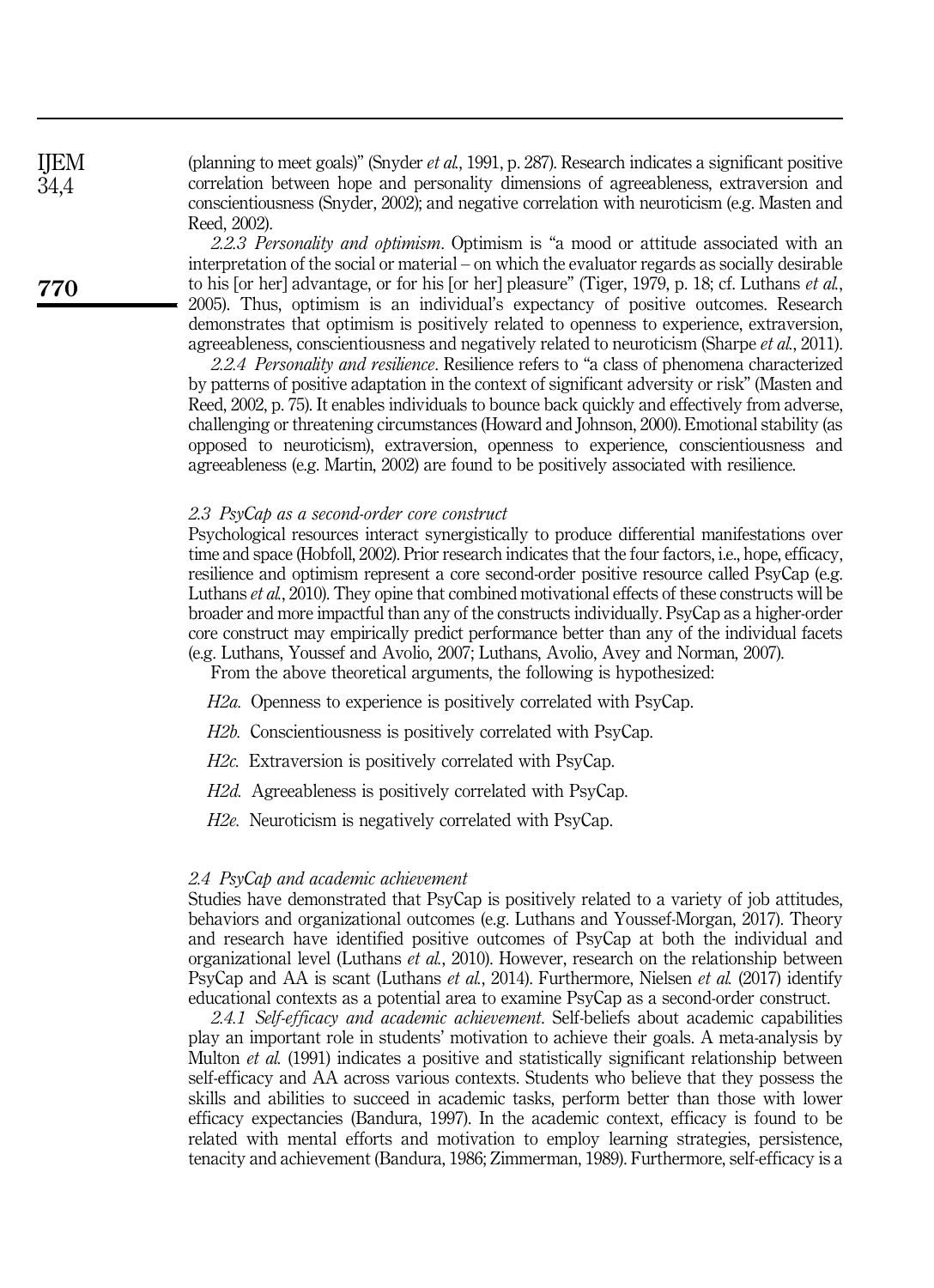significant predictor of university grades (McKenzie and Schweitzer, 2001; Elias and Loomis, 2002). Also, the meta-analytic review by Richardson *et al.* (2012) identifies self-efficacy as an important correlate of tertiary GPA.

*2.4.2 Hope and academic achievement*. Hope involves both situation-specific thought processes and traits like self-referential appraisals about one's ability to achieve goals (Snyder, 2002). Hope enables students to approach problems with a focus on success, thereby increasing the probability to attain their goals (Conti, 2000). Hope can significantly predict AA, perceived scholastic competence and academic satisfaction (e.g. Snyder, 2002). Snyder *et al.* (2002) noted that hope uniquely predicts objective AA above intelligence and past AA.

*2.4.3 Optimism and academic achievement*. Individuals with high optimism build positive expectancies which motivate them to pursue their goals and deal with difficult situations (Sharpe *et al.*, 2011). Optimism affects the situation-specific thoughts of individuals while pursuing a goal (Rand, 2009). Research indicates a positive association between optimism and AA of college students (Gibbons *et al.*, 2000). A longitudinal study of first-year university students by Chemers *et al.* (2001) found a strong relationship between optimism and AA.

*2.4.4 Resilience and academic achievement*. Academic resilience is defined as "students' ability to deal effectively with academic setbacks, stress and study pressure" and is linked to goal persistence and engagement (Martin, 2002, p. 35). It helps to sustain high levels of achievement motivation and performance, despite adverse events and conditions. In the academic context, resilience is positively related to task-oriented and problem-focused coping, which positively influence AA (Clifton *et al.*, 2004).

Hence, it is evident that the four individual components of PsyCap are positively correlated with students' AA. Additionally, the study by Luthans *et al.* (2012) suggested a predictive relationship between PsyCap and AA of undergraduate students.

Therefore, it is hypothesized that:

*H3.* PsyCap of students is positively correlated to their AA.

# *2.5 The mediation of PsyCap: theoretical foundation*

Fredrickson's (2001) broaden and build theory predicts that positive emotions "broaden people's momentary thought-action repertoires, widening the array of the thoughts and actions that come to mind" (p. 220). She further notes that "the personal resources accrued during states of positive emotions are conceptualized as durable" (p. 220). Individuals experiencing a positive state of mind show patterns of thought that are flexible and creative, integrative, open to information and efficient (Carter and Yeo, 2016). Positive states are positively related to success and well-being and this facilitates optimal functioning by serving as a resource for coping with adversity (Fredrickson, 2001). PsyCap has a similar integrated and interactive impact on performance through hope, efficacy, resiliency and optimism (e.g. Luthans and Youssef-Morgan, 2017). PsyCap is directly related to positive emotions (Luthans *et al.*, 2010) and through its positive nature can trigger these emotions which are related to an individual's attitudes and behaviors. For instance, if individuals are optimistic and efficacious, they generally possess positive expectations for goal achievement and can successfully cope with difficulties, thus experiencing confidence. Positive emotions are likely to broaden or multiply the pathways that are generated in goal pursuit (Fredrickson, 2001). Hence, it is argued that students' PsyCap may be a potential source of positivity impacting attitudes and behaviors.

Thus, the following are hypothesized (Figure 1):

*H4a.* PsyCap mediates the relationship between openness to experience and AA.

Student personality and AA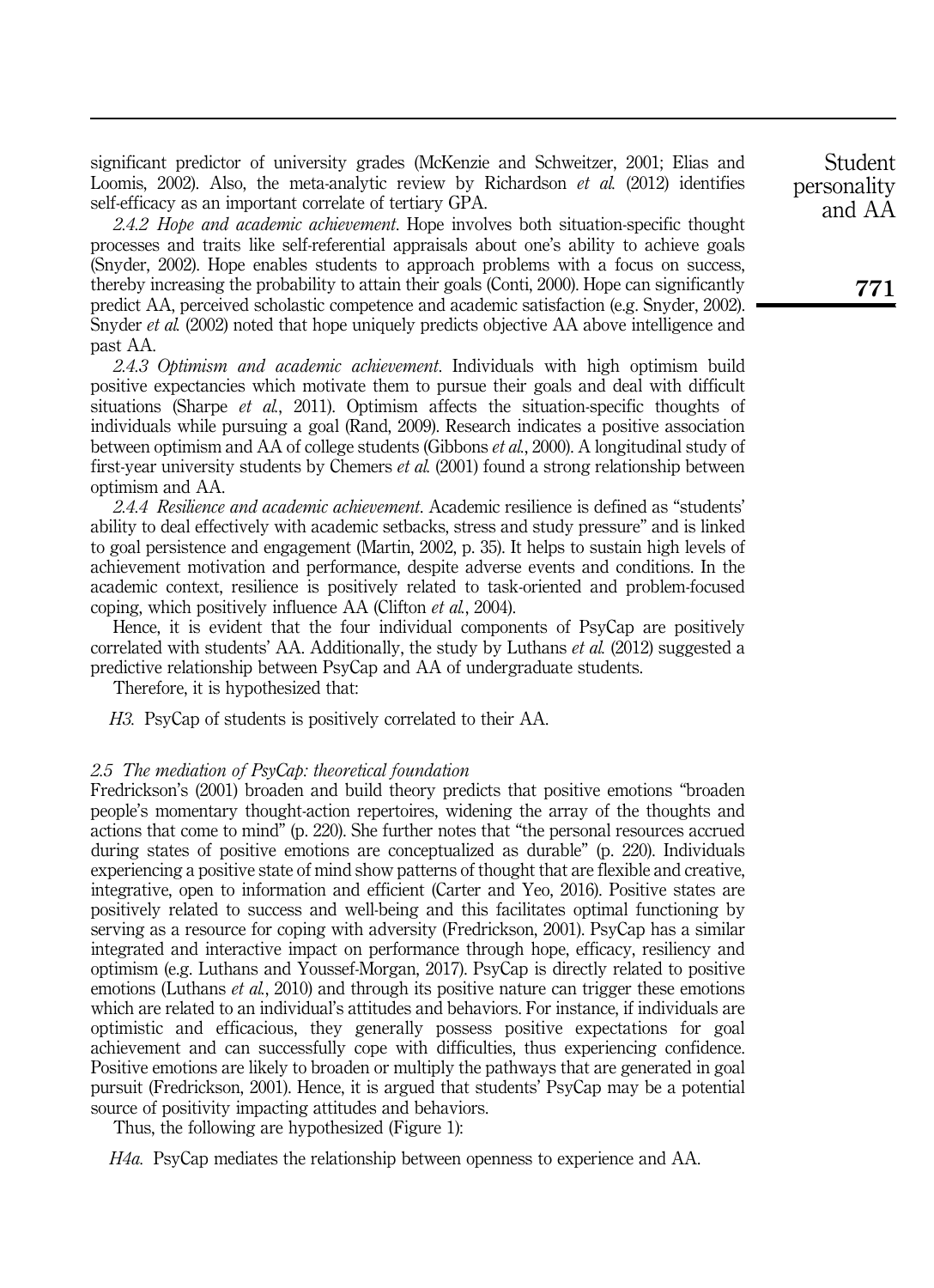*H4b.* PsyCap mediates the relationship between conscientiousness and AA. *H4c.* PsyCap mediates the relationship between extraversion and AA. *H4d.* PsyCap mediates the relationship between agreeableness and AA. *H4e.* PsyCap mediates the relationship between neuroticism and AA. IJEM 34,4

# 3. Method

772

# *3.1 Sample*

Respondents were drawn from the first-year cohort of a management program at a premier B-school located in central India. All students' secured admission through the state-administered entrance examination. The first-year coursework comprised the required curriculum and all students who participated in the study took the same set of courses and were evaluated using the same grading parameters. This facilitated measurement of AA in a comparable manner which in turn minimized the measurement error. An invitation for the study was sent to the entire batch of 570 students. In total, 307 students volunteered to participate in the study giving a response rate of 53.8 percent. Participants were briefed about the study in batches of 10–12 students at a time. In all, 305 completed forms were received. The participants had an average age of 24.6 years (SD = 4.74), average work experience of six months (SD =  $10.02$ ) with 60 percent students male and 40 percent female respondents.

#### *3.2 Study procedures*

Data were obtained from two sources: a two-part questionnaire and participants' AA (CGPA). The two-part questionnaire elicited responses on personality and PsyCap through self-reporting instruments. To address the issue of variance arising out of self-report data from the same source, Podsakoff *et al.* (2003) suggest that data related to a dependent and independent variable should be collected from different sources. Hence, the CGPA of participants measuring the dependent variable, i.e., AA, was collected from the program office.

# *3.3 Measures*

*3.3.1 Personality*. Personality was captured using the 50-item International Personality Item Pool instrument. It includes ten items for each of the Big Five personality dimensions on a five-point scale (1 – strongly disagree to 5 – strongly agree). Reliability coefficient for personality instrument was within an acceptable range (Extroversion  $= 0.83$ , Agreeableness  $= 0.66$ , Conscientiousness  $= 0.77$ , Neuroticism  $= 0.88$ , Openness to Experience  $= 0.70$ .

*3.3.2 Psychological Capital (PsyCap)*. PsyCap was measured using the 24-item PsyCap questionnaire (PCQ) developed and validated by Luthans, Youssef and Avolio (2007), Luthans, Avolio, Avey and Norman (2007). Permission to use PCQ for academic research was obtained from Mind Garden (www.mindgarden.com). Scale items were adapted to suit the academic context (Luthans *et al.*, 2012). This instrument included six items each for self-efficacy, hope, optimism and resilience on a six-point scale  $(1 -$  strongly disagree to  $6 -$  strongly agree). Each

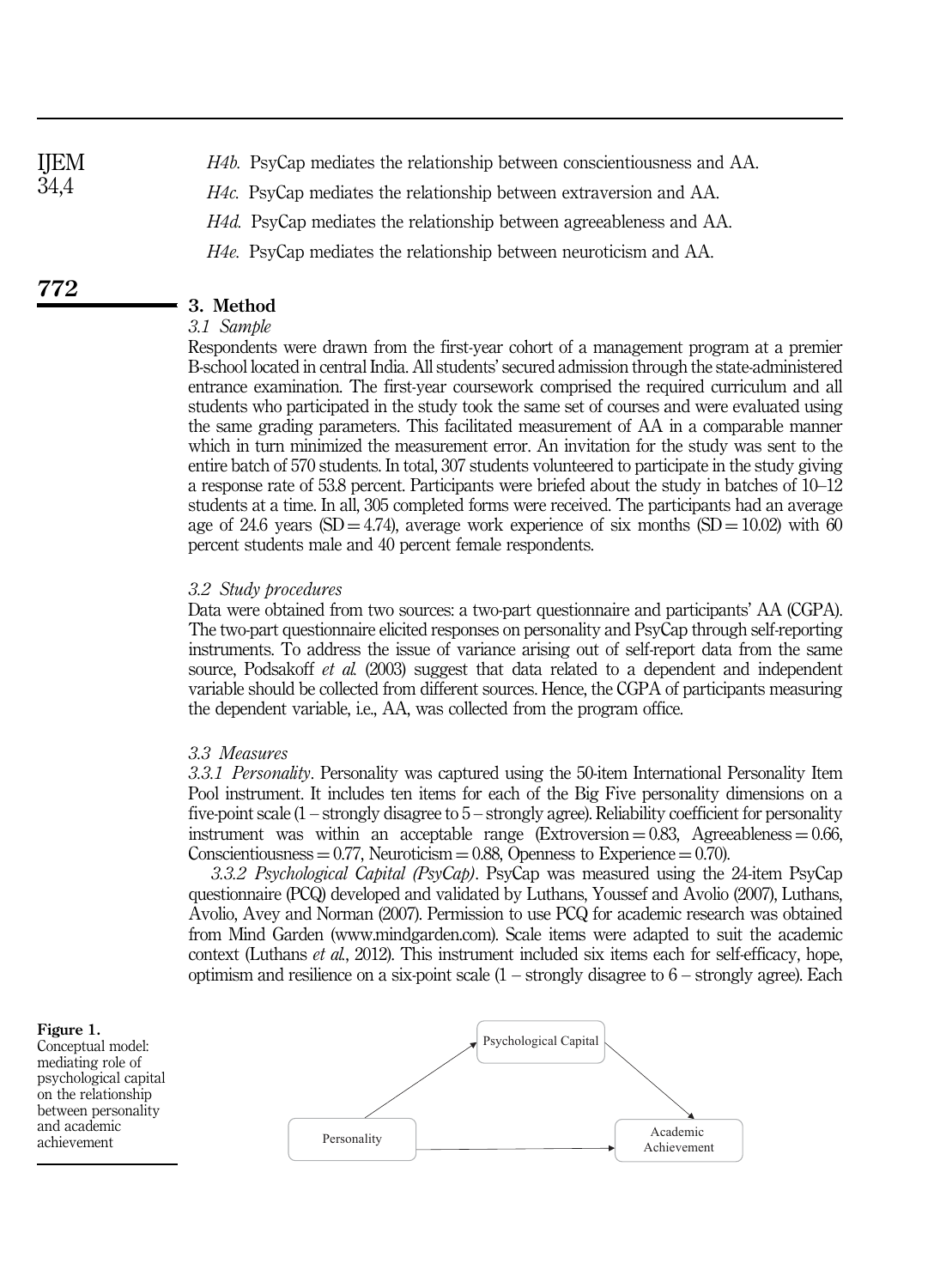subscale (Self-efficacy =  $0.76$ , Hope =  $0.78$ , Resilience =  $0.64$ , Optimism =  $0.68$ ) and the overall PCQ (0.87) demonstrated adequate internal reliability.

*3.3.3 Academic achievement*. The outcome variable, i.e., AA, was collected from the program office in the form of student's CGPA which was used as a standard measure for AA in this context. CGPA was calculated as a single item on a 13-point scale ranging from 0 to 4.33 with GPA score being at an interval of 0.33.

### 4. Analysis and results

The model and the proposed hypotheses were tested using macro PROCESS (Model 4) for SPSS. The mediation model and related hypotheses were tested following Zhao *et al.* (2010) procedure which suggests establishing a significant indirect effect through a mediator without establishing the direct effect between the independent and dependent variable suggests indirect mediation. Accordingly, the results associated with *H2*–*H4* are reported below. Bootstrap test developed by Preacher and Hayes (2008) was used to test the significance of the indirect effects.

The means, standard deviations and correlations among the research variables are presented in Table I.

Table II summarizes the model results ( five models pertaining five dimensions of personality) for the relationship of personality dimension(s) and PsyCap. As hypothesized, we found that personality traits of openness to experience  $(\beta = 0.4528, p < 0.01, H2a)$ , conscientiousness ( $\beta = 0.4449$ ,  $p < 0.01$ , *H2b*), extraversion ( $\beta = 0.4093$ ,  $p < 0.01$ , *H2c*) and agreeableness ( $\beta = 0.3241$ ,  $p < 0.01$ , *H2d*) have a positive and significant relation with PsyCap. Additionally, neuroticism was also positively and significantly correlated with PsyCap ( $\beta = 0.3646$ ,  $p < 0.01$ ), which did not support our *H2e*. An alternative explanation for the same is presented in the "Discussion" section of the paper.

The results suggest that PsyCap is positively and significantly correlated with AA (*H3*), in the case of openness to experience ( $\beta = 0.184$ ,  $p < 0.01$ ), extraversion ( $\beta = 0.179$ ,  $p < 0.01$ ), agreeableness ( $\beta = 0.1619$ ,  $p < 0.05$ ), neuroticism ( $\beta = 0.2131$ ,  $p < 0.01$ ) (refer Table II). However, in the model for conscientiousness (Table II(b)), PsyCap has a positive but non-significant association ( $\beta$  = 0.0669).

For testing *H4*, AA was regressed on personality (openness to experience, extraversion and agreeableness) and PsyCap. As reported in Table II, PsyCap has a significant coefficient  $(\beta = 0.1840, p < 0.01; \beta = 0.1790, p < 0.01; \beta = 0.1619, p < 0.01;$  for openness to experience, extraversion and agreeableness, respectively). This supported the mediation hypotheses (*H4a*, *H4c* and *H4d*), i.e., there was a significant indirect effect between openness to experience (OPEN), extraversion (EXT), agreeableness (AGR), and AA through PsyCap. The mediator accounted for approximately 8, 7 and 5 percent of the total effect in the case of openness to experience, extraversion and agreeableness, respectively.

As mentioned earlier, with PsyCap as the dependent variable, the regression coefficient for conscientiousness (CONS) was significant ( $\beta$  = 0.4449,  $p < 0.01$ , *H2b*) indicating a reliably

| Variable                                                          | Mean | SD.  | CR   | AVE  |
|-------------------------------------------------------------------|------|------|------|------|
| 1. Openness to experience                                         | 3.6  | 0.4  | 0.78 | 0.69 |
| 2. Conscientiousness                                              | 3.6  | 0.6  | 0.80 | 0.54 |
| 3. Extraversion                                                   | 3.1  | 0.7  | 0.86 | 0.63 |
| 4. Agreeableness                                                  | 3.9  | 0.4  | 0.75 | 0.53 |
| 5. Neuroticism                                                    | 3.1  | 0.7  | 0.90 | 0.50 |
| 6. Psychological capital $(PsvCap)^a$                             | 4.2  | 0.5  |      |      |
| 7. Academic achievement                                           | 2.82 | 0.42 |      |      |
| <b>Note:</b> <sup>a</sup> PsyCap is measured on a six-point scale |      |      |      |      |

Student personality and AA

Table I. Means, standard deviations and correlations among the variables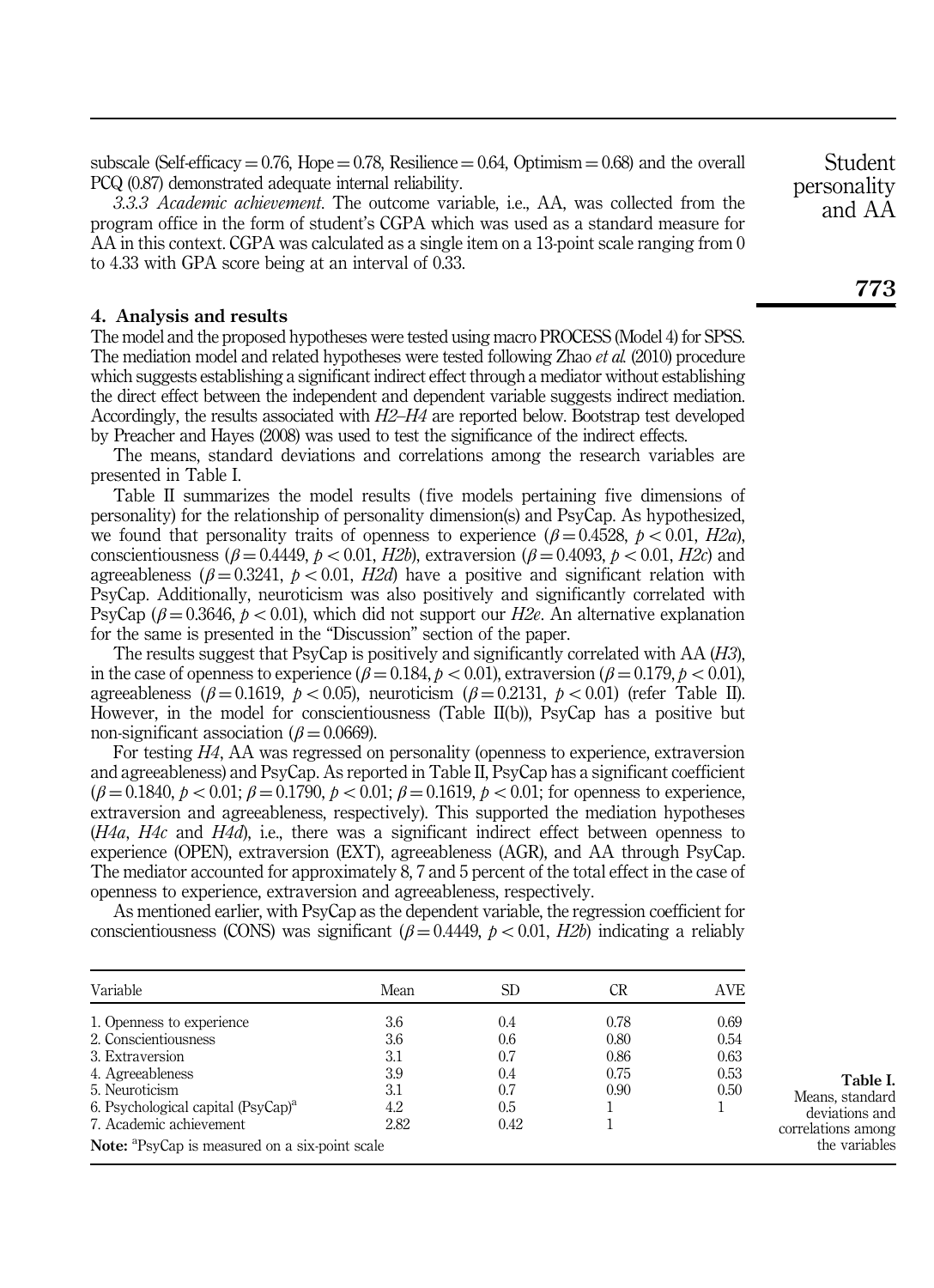| <b>IJEM</b><br>34,4                                                                                                           |                                                                                                                                                                             |                                            |                  | Psychological capital (PSYCAP)<br>95% bias corrected |                                                         |                            | Academic achievement (AA)<br>95% bias corrected                 |
|-------------------------------------------------------------------------------------------------------------------------------|-----------------------------------------------------------------------------------------------------------------------------------------------------------------------------|--------------------------------------------|------------------|------------------------------------------------------|---------------------------------------------------------|----------------------------|-----------------------------------------------------------------|
|                                                                                                                               | Predictor variable                                                                                                                                                          | β                                          | <b>SE</b>        | bootstrap CI <sup>b</sup>                            | $\beta$                                                 | <b>SE</b>                  | bootstrap CI <sup>b</sup>                                       |
| 774                                                                                                                           | А<br>Constant <sup>a</sup><br>Openness to experience<br>Psychological capital<br>$R^2$                                                                                      | $\overline{0}$<br>$0.4528**$<br>$0.2051**$ | 0.0511<br>0.0511 | $(-0.1005, 0.1004)$<br>(0.3524, 0.5533)              | $\overline{0}$<br>$-0.0612$<br>$0.184**$<br>$0.0274**$  | 0.0566<br>0.0634<br>0.0634 | $(-0.1113, 0.1113)$<br>$(-0.1861, 0.0636)$<br>(0.0592, 0.3089)  |
|                                                                                                                               | $\boldsymbol{B}$<br>Constant <sup>a</sup><br>Conscientiousness<br>Psychological capital<br>$R^2$                                                                            | $\overline{0}$<br>$0.4449**$<br>$0.1979**$ | 0.0513<br>0.0513 | $(-0.1009, 0.1009)$<br>(0.3440, 0.5458)              | $\overline{0}$<br>$0.2009**$<br>0.0669<br>$0.0568**$    | 0.0557<br>0.0622<br>0.0622 | $(-0.1096, 0.1096)$<br>(0.0785, 0.3233)<br>$(-0.0555, 0.1893)$  |
|                                                                                                                               | $\overline{C}$<br>Constant <sup>a</sup><br>Extraversion<br>Psychological capital<br>$R^2$                                                                                   | $\overline{0}$<br>$0.4093**$<br>$0.1676**$ | 0.0522<br>0.0522 | $(-0.1028, 0.1028)$<br>(0.3065, 0.5121)              | $\overline{0}$<br>$-0.0555$<br>$0.179**$<br>$0.027**$   | 0.0566<br>0.062<br>0.062   | $(-0.1113, 0.1113)$<br>$(-0.1776, 0.0665)$<br>(0.0570, 0.3011)  |
| Table II.<br>Results of the<br>hypothesized<br>relationships between<br>personality traits<br>and PsyCap<br>$(H2a-H2e)$ , and | D<br>Constant <sup>a</sup><br>Agreeableness<br>Psychological capital<br>$R^2$                                                                                               | 0<br>$0.3241**$<br>$0.1051**$              | 0.0542<br>0.0542 | $(-0.1066, 0.1066)$<br>(0.2176, 0.4307)              | $\overline{0}$<br>$-0.0173$<br>$0.1619*$<br>$0.0247*$   | 0.0566<br>0.0599<br>0.0599 | $(-0.1115, 0.1114)$<br>$(-0.1352, 0.1005)$<br>(0.0441, 0.2797)  |
|                                                                                                                               | E<br>Constant <sup>a</sup><br>Neuroticism<br>Psychological capital<br>$R^2$                                                                                                 | $\overline{0}$<br>$0.3646**$<br>$0.1329**$ | 0.0533<br>0.0533 | $(-0.1049, 0.1049)$<br>(0.2596, 0.4695)              | $\overline{0}$<br>$-0.16**$<br>$0.2131**$<br>$0.0455**$ | 0.056<br>0.0602<br>0.0602  | $(-0.1103, 0.1103)$<br>$(-0.2743, -0.0375)$<br>(0.0947, 0.3316) |
| PsyCap and academic<br>achievement $(H3)$                                                                                     | <b>Notes:</b> $n = 305$ . <sup>a</sup> Coefficients are unstandardized; <sup>b</sup> tests were conducted using PROCESS version 3 for SPSS.<br>* $b < 0.05$ : ** $b < 0.01$ |                                            |                  |                                                      |                                                         |                            |                                                                 |

significant effect. However, when AA was regressed on conscientiousness and PsyCap, only conscientiousness had a significant coefficient ( $\beta = 0.2009$ ,  $p < 0.01$ ). Following Zhao *et al.* (2010), this indicated no mediation effect and hence no support for *H4d*. An alternative explanation for the same is provided in the "Discussion" section.

In addition (refer to Table II(e)), the regression coefficient for neuroticism (NEU) with PsyCap as the dependent variable was significant ( $\beta = 0.3646$ ,  $p < 0.01$ ) indicating a reliably significant effect. Nonetheless, when AA was regressed on neuroticism and PsyCap, surprisingly both neuroticism  $(\beta = -0.1559, p < 0.01)$  and PsyCap  $(\beta = 0.2131, p < 0.01)$ showed significant coefficients. Both direct and mediated effects existed, but pointing in opposite directions. This significant direct effect of neuroticism on AA in the presence of PsyCap signals the existence of some other underlying mechanism (s) or boundary condition (s) which could be explored in future studies.

Table III summarizes the model results for the indirect effects with bootstrap and Sobel test values. The bootstrap CIs were based on 5,000 samplings. As a check for robustness, the data were also analyzed using PLS–SEM, and similar results were found.

Table IV summarizes the path wise results of *H2*–*H4*.

#### 5. Discussion

The purpose of this study was to identify the variable(s) which influence the AA of students which are amenable for development, thereby helping academic administrators design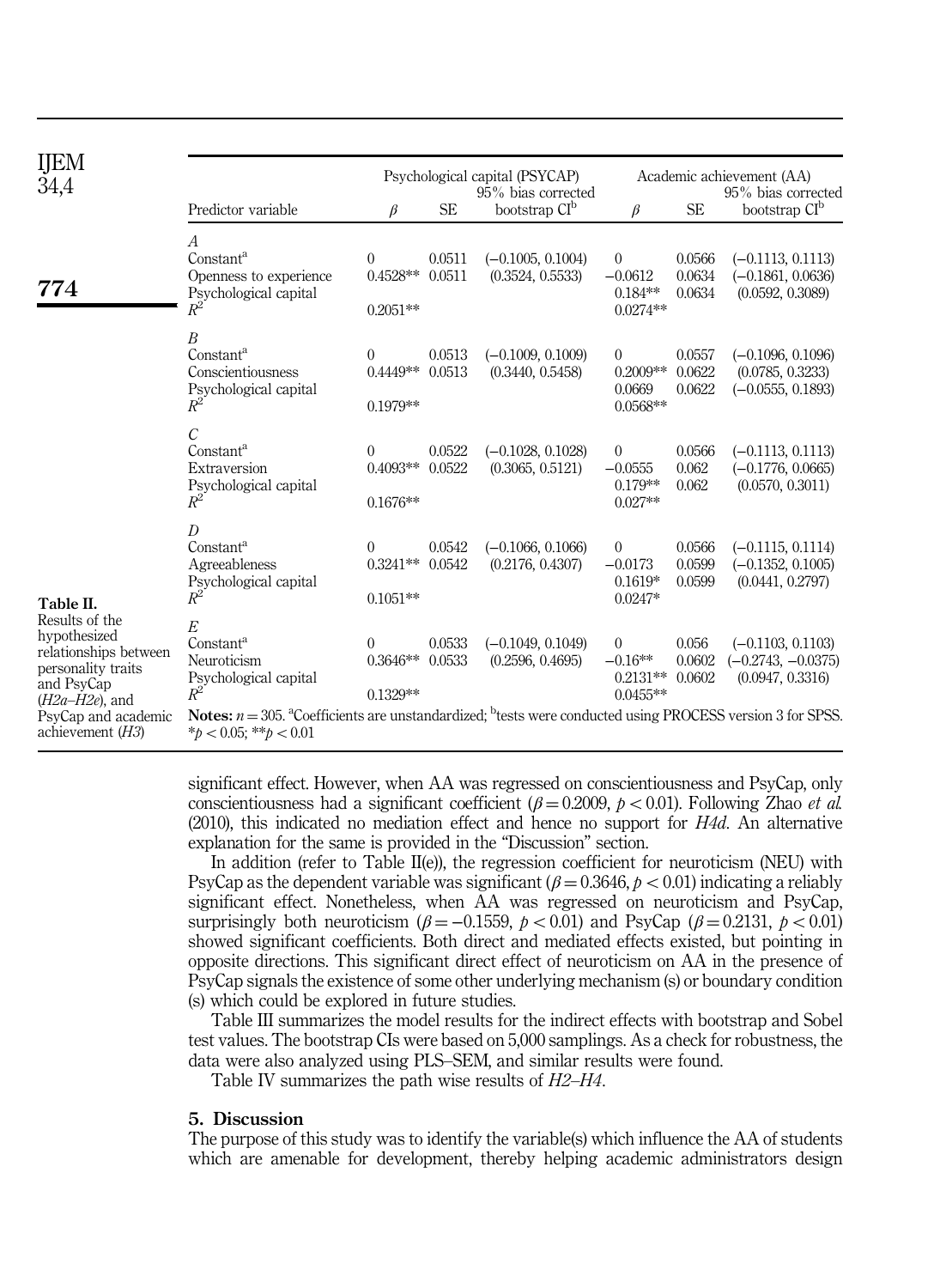appropriate interventions. This was achieved by testing PsyCap as a mediator in the personality–AA relationship in an educational institution. Findings reiterated that PsyCap is positively related to AA (Luthans *et al.*, 2012). Also, personality was found to be associated with PsyCap as a second-order core-construct. This study's major findings and contributions involve the role of PsyCap as an important mediator between personality traits and AA, hence contributing to the field of educational psychology. This study provided initial evidence that positivity in general and PsyCap in particular, may have the desired impact on students' AA. Although extant literature has indicated that PsyCap is positively related to performance in different contexts (Rehman *et al.*, 2017), this is one of the initial studies to examine the role of PsyCap in personality–AA relationship in the educational context.

Results indicated PsyCap did not mediate the relationship between conscientiousness and AA (*H4b*, Table II(b)). Conscientiousness has been linked to motivation, effort expenditure and persistence (Chamorro-Premuzic and Furnham, 2003). Extant literature has confirmed that conscientiousness is one of the strongest predictors of AA (O'Connor and Paunonen, 2007). Conscientiousness is found to be positively associated with GPA (Conard, 2006) retaining most of its association with tertiary AA (Poropat, 2009). The conscientiousness facets of achievement striving and self-discipline, in particular, are the strongest and most consistent predictors of AA. Achievement striving involves being ambitious, diligent and persistent; self-discipline involves being motivated to finish tasks and resistant to distractions. It seems intuitive that students who are organized, hard-working and achievement oriented will perform better at typical academic tasks. This empirical and theoretical evidence rationalizes why PsyCap did not mediate the relationship between conscientiousness and AA.

The relationship between openness to experience (*H4a*, Table II(a)), extraversion (*H4c*, Table II(c)) and agreeableness (*H4d*, Table II(d)) dimensions of personality and AA were fully mediated by PsyCap. Previous investigations of openness to experience, extroversion

| Path                                                                                                                                                                                                                  | Effect                                         | Boot SE                                        | <b>Bootstrap</b><br>Boot LLCI                     | Boot ULCI                                      |                                                | Sobel test                                     | Table III.<br>Results of                                                                                                    |
|-----------------------------------------------------------------------------------------------------------------------------------------------------------------------------------------------------------------------|------------------------------------------------|------------------------------------------------|---------------------------------------------------|------------------------------------------------|------------------------------------------------|------------------------------------------------|-----------------------------------------------------------------------------------------------------------------------------|
| $OPEN \rightarrow PSYCAP \rightarrow AA$<br>$CONS \rightarrow PSYCAP \rightarrow AA$<br>$EXT \rightarrow PSYCAP \rightarrow AA$<br>$AGR \rightarrow PSYCAP \rightarrow AA$<br>$NEU \rightarrow PSYCAP \rightarrow AA$ | 0.0833<br>0.0298<br>0.0733<br>0.0525<br>0.0777 | 0.0298<br>0.0255<br>0.0269<br>0.0230<br>0.0260 | 0.0303<br>$-0.0236$<br>0.0237<br>0.0125<br>0.0328 | 0.1472<br>0.0788<br>0.1300<br>0.1032<br>0.1336 | 2.7415<br>1.0611<br>2.6900<br>2.4363<br>3.1188 | 0.0061<br>0.2887<br>0.0071<br>0.0148<br>0.0018 | psychological capital<br>as a mediator in<br>personality-academic<br>achievement<br>relationship $(H4)$<br>Indirect effect) |

|     | Path                                                                           | Findings      |                    |
|-----|--------------------------------------------------------------------------------|---------------|--------------------|
| H2a | Openness to experience $\rightarrow$ PsyCap                                    | Supported     |                    |
| H2b | $Conscientiousness \rightarrow \text{PsvCap}$                                  | Supported     |                    |
| H2c | $Extraversion \rightarrow PsvCap$                                              | Supported     |                    |
| H2d | $Agreeableness \rightarrow PsvCap$                                             | Supported     |                    |
| H2e | $Neuroticism \rightarrow PsvCap$                                               | Not supported |                    |
| ΗЗ  | $PsvCap \rightarrow Academic$ achievement                                      | Supported     |                    |
| H4a | Openness to experience $\rightarrow$ PsyCap $\rightarrow$ Academic achievement | Supported     |                    |
| H4b | $Conscientiousness \rightarrow \text{PsvCap} \rightarrow Academic achievement$ | Not supported |                    |
| H4c | $Extraversion \rightarrow PsvCap \rightarrow Academic achievement$             | Supported     | Table IV.          |
| H4d | $Agreeableness \rightarrow PyCap \rightarrow Academic$ achievement             | Supported     | Hypotheses testing |
| H4e | Neuroticism $\rightarrow$ PsyCap $\rightarrow$ Academic achievement            | Not supported | summary            |

Student personality and AA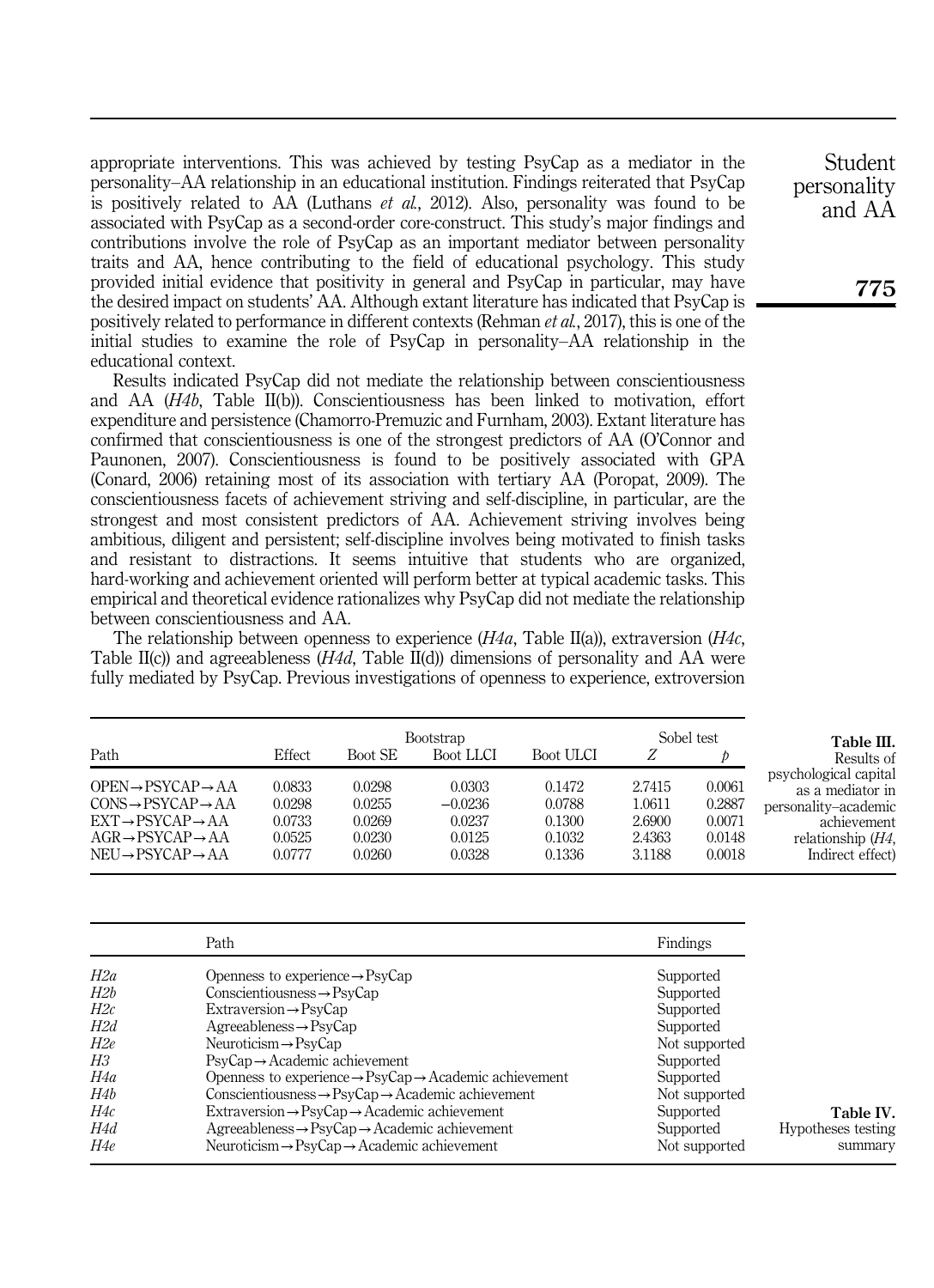and agreeableness as predictors of AA have produced mixed results (e.g. O'Connor and Paunonen, 2007; Poropat, 2009). For instance, extroversion has a negative association with AA, suggesting that introverts spend more time studying, whereas extraverts spend more time socializing (Chamorro-Premuzic and Furnham, 2003). O'Connor and Paunonen's (2007) review found that agreeableness was neither associated with post-secondary AA and nor was it an important determinant of AA. Openness to experience had the highest correlation with intelligence but did not strongly correlate with AA. Poropat's (2009) review indicated that correlations between AA and openness to experience declined from secondary to tertiary level. However, openness to experience was correlated with self-efficacy and self-confidence (McCrae, 1996). Hence, it is possible that some underlying mechanism(s) existed which determined whether these personality traits exerted a positive influence on AA. It was argued that PsyCap as a higher-order core-construct mediated the relationship between openness to experience, extraversion and agreeableness personality dimensions, and AA. Results of this study confirmed the proposed hypotheses.

In the case of neuroticism, both the direct and indirect paths were found to be statistically significant (*H4e*, Tables II(e) and III) indicating a competitive mediation. Neuroticism refers to the tendency of experiencing negative feelings about one's ability to perform and is found to have a negative relationship with performance. It has a negative impact on critical thinking skills, analytic ability and conceptual understanding, presumably because it tends to freeze higher-order cognitive functioning (Bidjerano and Dai, 2007). Research has shown a negative correlation between neuroticism and achievement, suggesting that elevated emotional instability places individuals at the risk of diminished AA (Duff *et al.*, 2004). Based on prior research, it can be argued that neuroticism is negatively correlated with PsyCap. However, findings in this study appear inconsistent with prior research, and surprisingly a positive and significant association between neuroticism and PsyCap was found.

Research investigating the relationship between neuroticism and positive emotions/ states is scant (e.g. Ng, 2009). However, the lack of an association between neuroticism and positive emotions does not indicate that they are completely unrelated under all circumstances. Neuroticism is found to be positively correlated with competitiveness (Ross *et al.*, 2001). The respondents in this study were first-year management students. This cohort is usually more goal oriented with a high focus on GPA. There is a possibility that neuroticism interacting with other boundary conditions present in the context may be facilitating PsyCap in the respondents which in turn positively influenced the AA. In a nutshell, the association between neuroticism and PsyCap may not be direct, rather the relationship may be governed by other moderating or mediating variables. However, it is inadequate to reach any firm conclusion based on a single study; the present findings do illustrate the potential for further research which may investigate some underlying mechanism(s) or boundary conditions governing the relationship between neuroticism and AA, other than PsyCap.

### 6. Implications

Over the past 50 years, B-schools have witnessed the greatest growth in universities (Friga *et al.*, 2003). Business education has tremendous impact on the functioning of the markets as well as the society and hence efforts of academic administrators in ensuring the delivery of the best and up-to-date curriculum are necessary. It is essential that the curriculum is equipped with courses that not just enhance the functional knowledge of the students but also interventions which strengthen the psychological resources of students to navigate through the B-school education and their careers.

In this study, by establishing the mediating role of PsyCap (*H4*), a vital positive psychological mechanism linking personality to the AA of students is identified. Furthermore, by responding to the call for more investigation of PsyCap in the educational context,

776

IJEM 34,4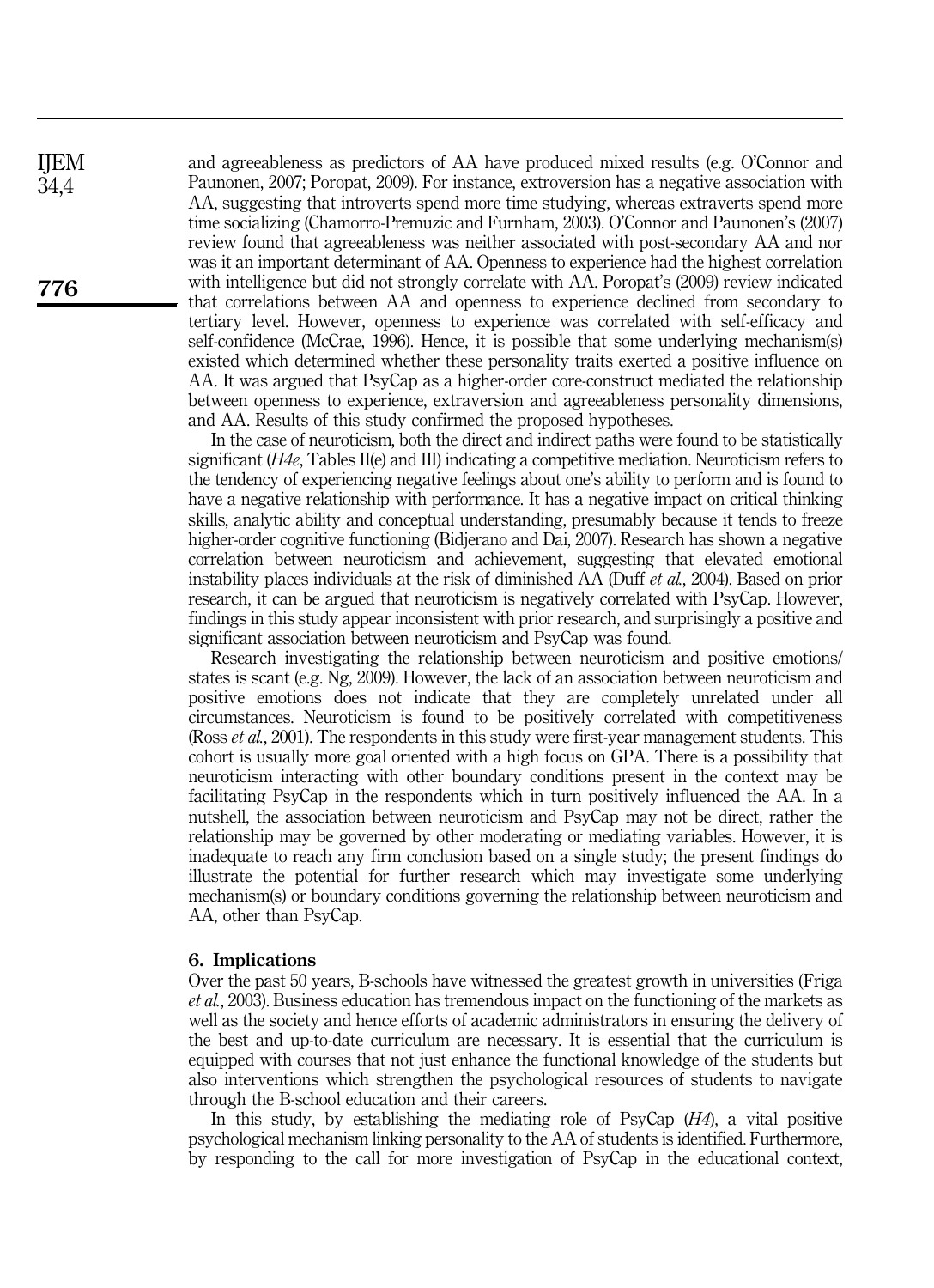particularly exploring the relationship between PsyCap and AA (e.g. Luthans *et al.*, 2014; Nielsen *et al.*, 2017), this study expands the emergent research on educational psychology and educational management which focuses on enhancing students' performance.

# *6.1 Implications for academic administrators*

Results from this study provide evidence for the important role that PsyCap may play in positively impacting the AA of students. In other words, it may not be enough to evaluate personality traits and past AA while granting admission to courses in education institutions. Our findings suggest that it may be important to recognize that the level of a student's PsyCap capital may affect AA. Second, these results have significant implications for academic administrators since there now strong arguments to foster positive states like PsyCap among the students as these are likely to enhance AA. Previous research classifies PsyCap as a variable that is "state like" and amenable to development. Hence, it is possible for academic administrators to put in place measures and support systems that nurture positive psychological states that ultimately enhance AA. Academic institutions should focus on optimization of positive psychological states by planning interventions (Salanova *et al.*, 2010).

There is conceptual and empirical evidence that PsyCap can be nurtured (Luthans, Youssef and Avolio, 2007; Luthans, Avolio, Avey and Norman, 2007). Prior research has suggested the nurturing of optimism among students through feedback thereby enhancing and improving their AA (Nonis and Wright, 2003). Hence, to identify more such interventions, a follow-up study was conducted. The study results were shared with the academic administrators at the institute, seeking their inputs for enhancing PsyCap of students. Four academic administrators responded and commented on the findings, and semi-structured interviews were conducted with them. Psychological support through peer-mentoring; senior student mentoring; survivor mentoring (refers to mentor-mentee relationships among peers who have managed to survive setbacks); and personal counseling are few interventions suggested by the academic administrators. Additionally, all the academic administrators pointed toward the need for academic counseling and advising by experts and shared professionals. These suggestions corroborate with prior research wherein academic advising has been identified to have a significant and positive effect on students' cumulative GPA (Kot, 2014).

Students are often not well-equipped for the rigorous academic demands during the first year, which may help to explain the decline in first-year AA, lower academic involvement and feelings of dissatisfaction (Keup, 2006). Mentorship is a key ingredient for students' personal and professional development. Mentoring from teachers plays an important role in AA and the inculcation of positive life skills (Khan, 2013). Encouragement from instructors develops students' PsyCap (Nielsen *et al.*, 2017). Mentoring and encouragement contribute to developing positive strengths, which leads to subjective well-being for the overall development of the students.

# 7. Limitations and future directions

The findings of this study are based on data from a single B-school in India and may not be broadly generalizable. Though, several features of the context remain similar in most of the premier B-schools in India, further research in other academic settings (e.g. science, technology, engineering and mathematics or STEM) may enhance the validity of results. Additionally, the relationships among the constructs could be better understood using a longitudinal research design. This would help in establishing the causality among variables. Future researchers may examine the mediating role of PsyCap when certain interventions are offered to the students, and compare the mediating impact of PsyCap with and without these interventions.

**Student** personality and AA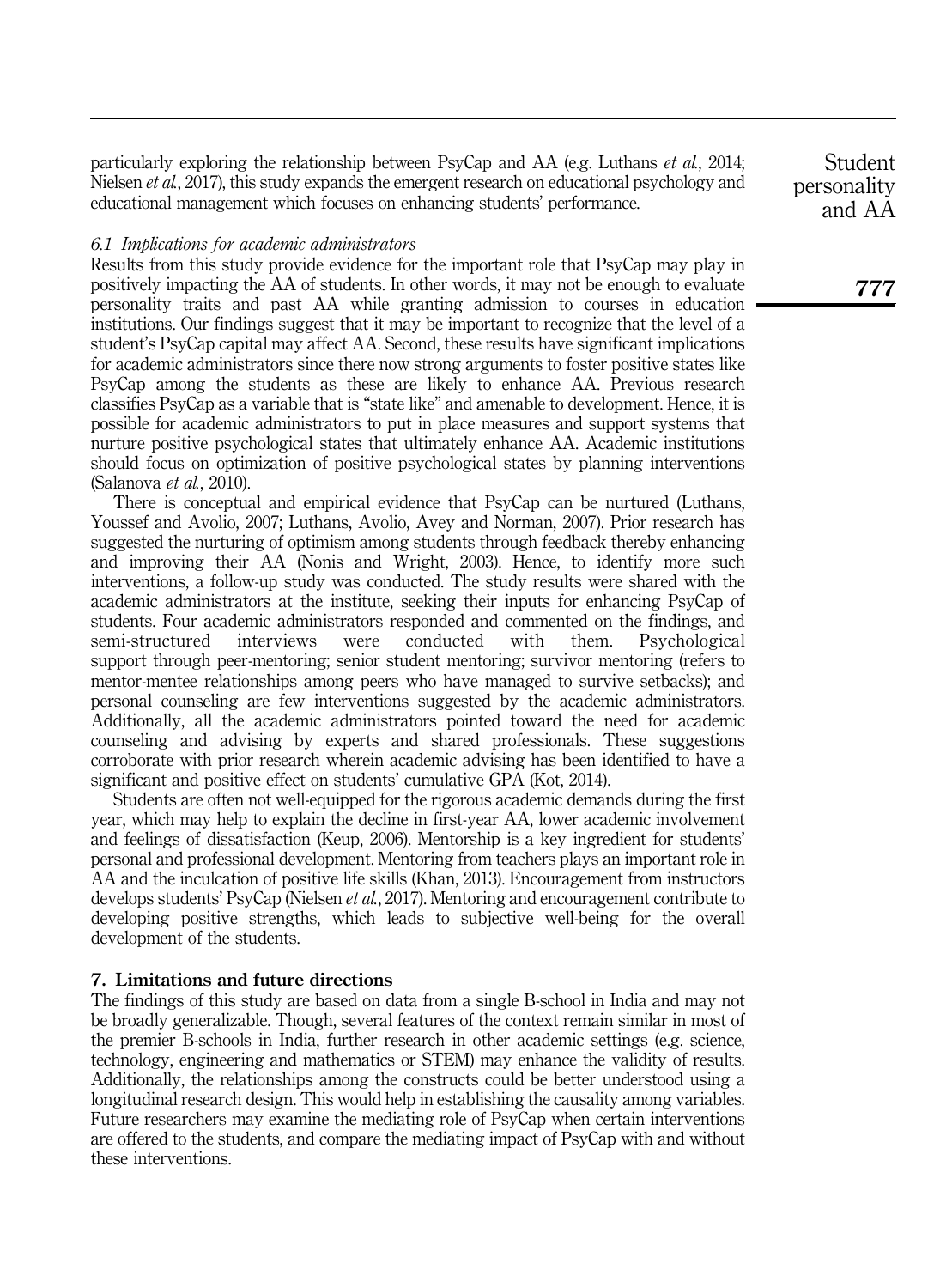#### 8. Conclusion IJEM

The results suggest the seeming value of students' PsyCap and further indicate the benefits resulting from academic institutions which provide interventions such as mentorship programs to enhance the performance of students. B-schools create "employable talent" for the industry. The industry evaluates the employability through GPA, which is often a surrogate measure of knowledge and skills. Hence, B-schools should strengthen positive states among their students as a means of enhancing their employability. The study results are expected to provide some pointers to B-schools as they strive to create academic and non-academic support structures thereby enhancing program delivery and bridging the gap between the recruiter and a potential recruit.

#### References

- Bandura, A. (1986), "The explanatory and predictive scope of self-efficacy theory", *Journal of Social and Clinical Psychology*, Vol. 4 No. 3, pp. 359-373.
- Bandura, A. (1997), *Self-Efficacy: The Exercise of Control*, W H Freeman/Times Books/ Henry Holt & Co.
- Bidjerano, T. and Dai, D.Y. (2007), "The relationship between the big-five model of personality and selfregulated learning strategies", *Learning and Individual Differences*, Vol. 17 No. 1, pp. 69-81.
- Brand, J.E. and Xie, Y. (2010), "Who benefits most from college? Evidence for negative selection in heterogeneous economic returns to higher education", *American Sociological Review*, Vol. 75 No. 2, pp. 273-302.
- Carter, S. and Yeo, A.C.M. (2016), "Students-as-customers' satisfaction, predictive retention with marketing implications: the case of Malaysian higher education business students", *International Journal of Educational Management*, Vol. 30 No. 5, pp. 635-652.
- Carver, C.S. and Connor-Smith, J. (2010), "Personality and coping", *Annual Review of Psychology*, Vol. 61, pp. 679-704.
- Chamorro-Premuzic, T. and Furnham, A. (2003), "Personality predicts academic performance: evidence from two longitudinal university samples", *Journal of Research in Personality*, Vol. 37 No. 4, pp. 319-338.
- Chemers, M.M., Hu, L.T. and Garcia, B.F. (2001), "Academic self-efficacy and first-year college student performance and adjustment", *Journal of Educational Psychology*, Vol. 93 No. 1, pp. 55-64.
- Clifton, R.A., Perry, R.P., Stubbs, C.A. and Roberts, L.W. (2004), "Faculty environments, psychosocial dispositions, and the academic achievement of college students", *Research in Higher Education*, Vol. 45 No. 8, pp. 801-828.
- Conard, M.A. (2006), "Aptitude is not enough: how personality and behavior predict academic performance", *Journal of Research in Personality*, Vol. 40 No. 3, pp. 339-346.
- Conti, R. (2000), "College goals: do self-determined and carefully considered goals predict intrinsic motivation, academic performance, and adjustment during the first semester?", *Social Psychology of Education*, Vol. 4 No. 2, pp. 189-211.
- Doble, N. and Supriya, M.V. (2011), "Student life balance: myth or reality?", *International Journal of Educational Management*, Vol. 25 No. 3, pp. 237-251.
- Duff, A., Boyle, E., Dunleavy, K. and Ferguson, J. (2004), "The relationship between personality, approach to learning and academic performance", *Personality and Individual Differences*, Vol. 36 No. 8, pp. 1907-1920.
- *Economic Times* (2018), "A student commits suicide in India every hour; how can our educational system prevent this?", *Economic Times*, March 22, available at: https://economictimes. indiatimes.com/magazines/panache/between-the-lines/a-student-commits-suicide-in-indiaevery-hour-how-can-our-educational-system-prevent-this/articleshow/63411123.cms (accessed June 24, 2018).

778

34,4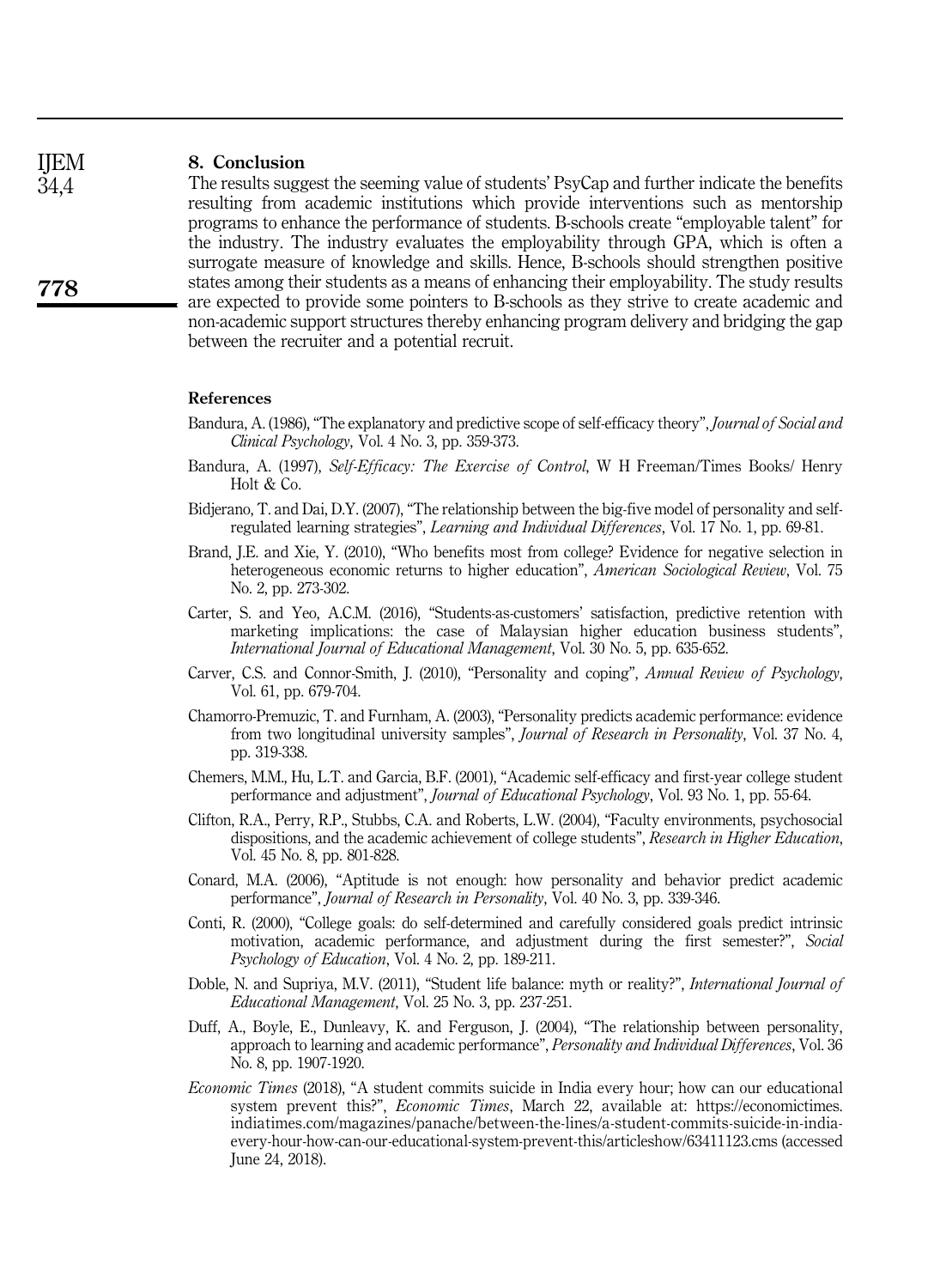- Elias, S.M. and Loomis, R.J. (2002), "Utilizing need for cognition and perceived self-efficacy to predict academic performance", *Journal of Applied Social Psychology*, Vol. 32 No. 8, pp. 1687-1702.
- Fredrickson, B.L. (2001), "The role of positive emotions in positive psychology: the broaden-and-build theory of positive emotions", *American Psychologist*, Vol. 56 No. 3, pp. 218-226.
- Friga, P.N., Bettis, R.A. and Sullivan, R.S. (2003), "Changes in graduate management education and new business school strategies for the 21st century", *Academy of Management Learning and Education*, Vol. 2 No. 3, pp. 233-249.
- Garger, J., Thomas, M. and Jacques, P.H. (2010), "Early antecedents to students' expected performance", *International Journal of Educational Management*, Vol. 24 No. 2, pp. 129-138.
- Gibbons, F.X., Blanton, H., Gerrard, M., Buunk, B. and Eggleston, T. (2000), "Does social comparison make a difference? Optimism as a moderator of the relation between comparison level and academic performance", *Personality and Social Psychology Bulletin*, Vol. 26 No. 5, pp. 637-648.
- Hobfoll, S.E. (2002), "Social and psychological resources and adaptation", *Review of General Psychology*, Vol. 6 No. 4, pp. 307-324.
- Howard, S. and Johnson, B. (2000), "What makes the difference? Children and teachers talk about resilient outcomes for children at risk", *Educational Studies*, Vol. 26 No. 3, pp. 321-337.
- Keup, J.R. (2006), "Promoting new-student success: assessing academic development and achievement among first-year students", *New Directions for Student Services*, Vol. 2006 No. 114, pp. 27-46.
- Khan, A. (2013), "Predictors of positive psychological strengths and subjective well-being among North Indian adolescents: role of mentoring and educational encouragement", *Social Indicators Research*, Vol. 114 No. 3, pp. 1285-1293.
- Kot, F.C. (2014), "The impact of centralized advising on first-year academic performance and second-year enrollment behavior", *Research in Higher Education*, Vol. 55 No. 6, pp. 527-563.
- Luthans, B.C., Luthans, K.W. and Avey, J.B. (2014), "Building the leaders of tomorrow: the development of academic psychological capital", *Journal of Leadership and Organizational Studies*, Vol. 21 No. 2, pp. 191-199.
- Luthans, B.C., Luthans, K.W. and Jensen, S.M. (2012), "The impact of business school students' psychological capital on academic performance", *Journal of Education for Business*, Vol. 87 No. 5, pp. 253-259.
- Luthans, F. and Youssef-Morgan, C.M. (2017), "Psychological capital: an evidence-based positive approach", *Annual Review of Organizational Psychology and Organizational Behavior*, Vol. 4, pp. 339-366.
- Luthans, F., Youssef, C.M. and Avolio, B.J. (2007), *Psychological Capital: Developing the Human Competitive Edge*, Oxford University Press, Oxford, p. 3.
- Luthans, F., Avey, J.B., Avolio, B.J. and Peterson, S.J. (2010), "The development and resulting performance impact of positive psychological capital", *Human Resource Development Quarterly*, Vol. 21 No. 1, pp. 41-67.
- Luthans, F., Avolio, B.J., Avey, J.B. and Norman, S.M. (2007), "Positive psychological capital: measurement and relationship with performance and satisfaction", *Personnel Psychology*, Vol. 60 No. 3, pp. 541-572.
- Luthans, F., Avolio, B.J., Walumbwa, F.O. and Li, W. (2005), "The psychological capital of Chinese workers: exploring the relationship with performance", *Management and Organization Review*, Vol. 1 No. 2, pp. 249-271.
- McCrae, R.R. (1996), "Social consequences of experiential openness", *Psychological Bulletin*, Vol. 120 No. 3, pp. 323-337.
- McCrae, R.R. and Costa, P.T. Jr (1999), "A five-factor theory of personality", in Pervin, L.A. and John, O.P. (Eds), *Handbook of Personality Psychology*, Vol. 2, Guilford, New York, NY, pp. 139-153.
- McKenzie, K. and Schweitzer, R. (2001), "Who succeeds at university? Factors predicting academic performance in first-year Australian university students", *Higher Education Research and Development*, Vol. 20 No. 1, pp. 21-33.

personality and AA

Student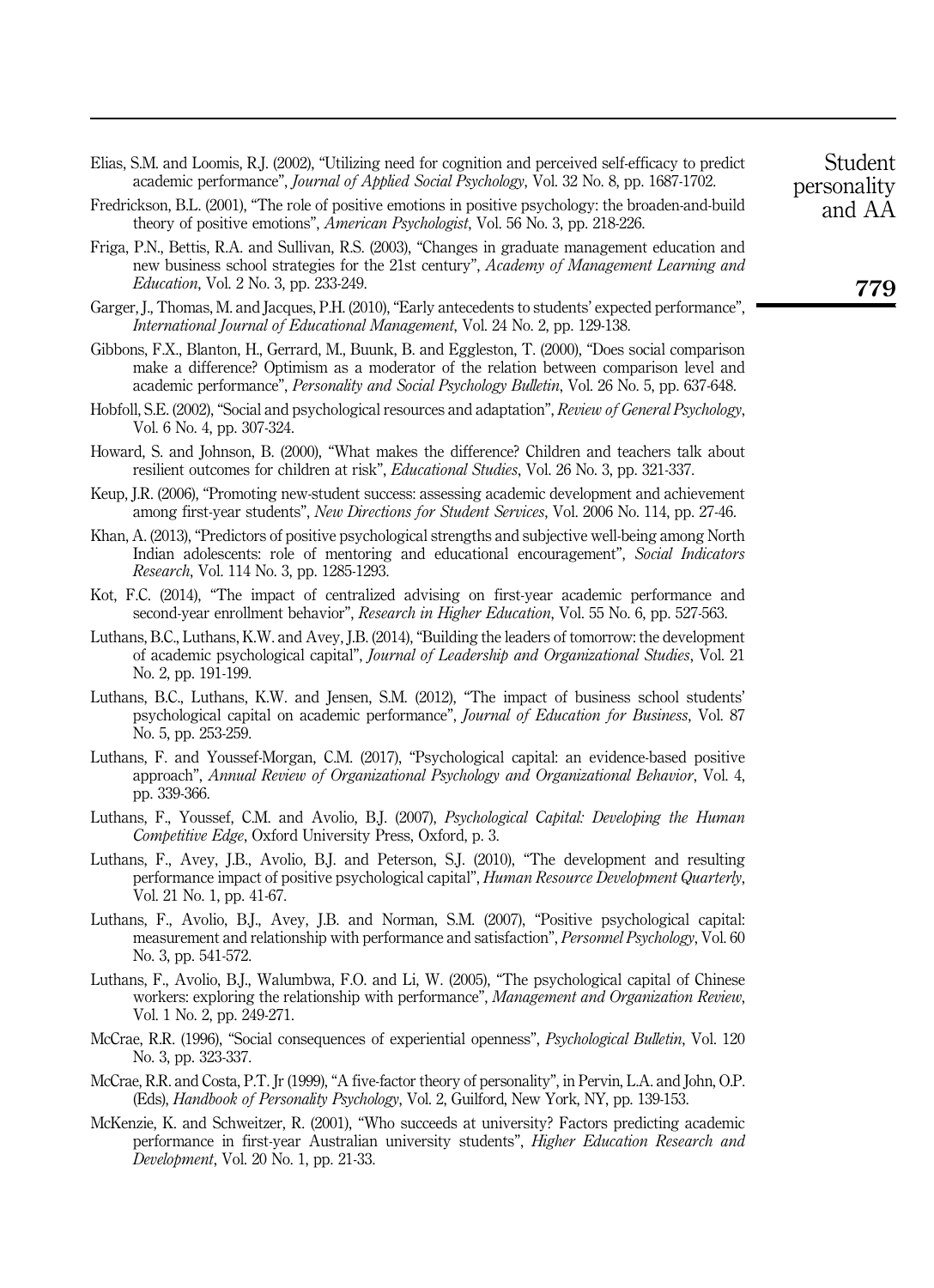| IJEM<br>34,4 | Martin, A. (2002), "Motivation and academic resilience: developing a model for student enhancement"<br>Australian Journal of Education, Vol. 46 No. 1, pp. 34-49.                                                                                                                                  |
|--------------|----------------------------------------------------------------------------------------------------------------------------------------------------------------------------------------------------------------------------------------------------------------------------------------------------|
|              | Massah, El, Sobhy, S. and Fadly, D. (2017), "Predictors of academic performance for finance students<br>women at higher education in the UAE", International Journal of Educational Management.<br>Vol. 31 No. 7, pp. 854-864.                                                                     |
| 780          | Masten, A.S. and Reed, M.G.J. (2002), "Resilience in development", in Lopez, S.J. and Snyder, C.R. (Eds).<br><i>Handbook of Positive Psychology, 2nd ed., Oxford University Press, New York, NY, pp. 74-88.</i>                                                                                    |
|              | Ministry of Human Resource Development (2018), "Higher education in India", available at<br>https://web.archive.org/web/20110718071823/http://www.education.nic.in/higedu.asp (accessed<br>June 14, 2018).                                                                                         |
|              | Multon, K.D., Brown, S.D. and Lent, R.W. (1991), "Relation of self-efficacy beliefs to academic outcomes<br>a meta-analytic investigation", <i>Journal of Counseling Psychology</i> , Vol. 38 No. 1, pp. 30-38.                                                                                    |
|              | Ng, W. (2009), "Clarifying the relation between neuroticism and positive emotions", <i>Personality and</i><br><i>Individual Differences, Vol. 47 No. 1, pp. 69-72.</i>                                                                                                                             |
|              | Nielsen, I., Newman, A., Smyth, R., Hirst, G. and Heilemann, B. (2017), "The influence of instructor<br>support, family support and psychological capital on the well-being of postgraduate students: a<br>moderated mediation model", Studies in Higher Education, Vol. 42 No. 11, pp. 2099-2115. |
|              | Nonis, S.A. and Wright, D. (2003), "Moderating effects of achievement striving and situational<br>optimism on the relationship between ability and performance outcomes of college students"<br>Research in Higher Education, Vol. 44 No. 3, pp. 327-346.                                          |
|              | O'Connor, M.C. and Paunonen, S.V. (2007), "Big Five personality predictors of post-secondary academic<br>performance", <i>Personality and Individual Differences</i> , Vol. 43 No. 5, pp. 971-990.                                                                                                 |
|              | Petriglieri, G. (2015), "Disrupt or be disrupted: a blueprint for change in management education"<br>Academy of Management Learning and Education, Vol. 14 No. 1, pp. 133-139.                                                                                                                     |
|              | Podsakoff, P.M., MacKenzie, S.B., Lee, J.Y. and Podsakoff, N.P. (2003), "Common method biases in<br>behavioral research: a critical review of the literature and recommended remedies", Journal of<br>Applied Psychology, Vol. 88 No. 5, pp. 879-903.                                              |
|              | Poropat, A.E. (2009), "A meta-analysis of the five-factor model of personality and academic<br>performance", <i>Psychological Bulletin</i> , Vol. 135 No. 2, pp. 322-338.                                                                                                                          |
|              | Preacher, K.J. and Hayes, A.F. (2008), "Contemporary approaches to assessing mediation in<br>communication research", in Hayes, A.F., Slater, M.D. and Snyder, L.B. (Eds), The Sage<br>Sourcebook of Advanced Data Analysis Methods for Communication Research, Sage Publications,<br>pp. 13-54.   |
|              | Quaye, S.J. and Harper, S.R. (2014), Student Engagement in Higher Education: Theoretical Perspectives<br>and Practical Approaches for Diverse Populations, Routledge, New York, NY.                                                                                                                |
|              | Rand, K.L. (2009), "Hope and optimism: latent structures and influences on grade expectancy and<br>academic performance", <i>Journal of Personality</i> , Vol. 77 No. 1, pp. 231-260.                                                                                                              |
|              | Rehman, S.U., Qingren, C., Latif, Y. and Iqbal, P. (2017), "Impact of psychological capital on occupational<br>burnout and performance of faculty members", International Journal of Educational Management.<br>Vol. 31 No. 4, pp. 455-469.                                                        |
|              | Richardson, M., Abraham, C. and Bond, R. (2012), "Psychological correlates of university students'<br>academic performance: a systematic review and meta-analysis", Psychological Bulletin, Vol. 138<br>No. 2, pp. 353-387.                                                                        |
|              | Rindermann, H. and Neubauer, A.C. (2001), "The influence of personality on three aspects of cognitive<br>performance: processing speed, intelligence and school performance", Personality and Individual<br>Differences, Vol. 30 No. 5, pp. 829-842.                                               |
|              | Roberts, B.W. and Wood, D. (2006), "Personality development in the context of the neo-socioanalytic<br>model of personality", in Mroczek, D.K. and Little, T.D. (Eds), <i>Handbook of Personality</i><br>Development, Lawrence Erlbaum Associates, Mahwah, NJ, pp. 11-39.                          |